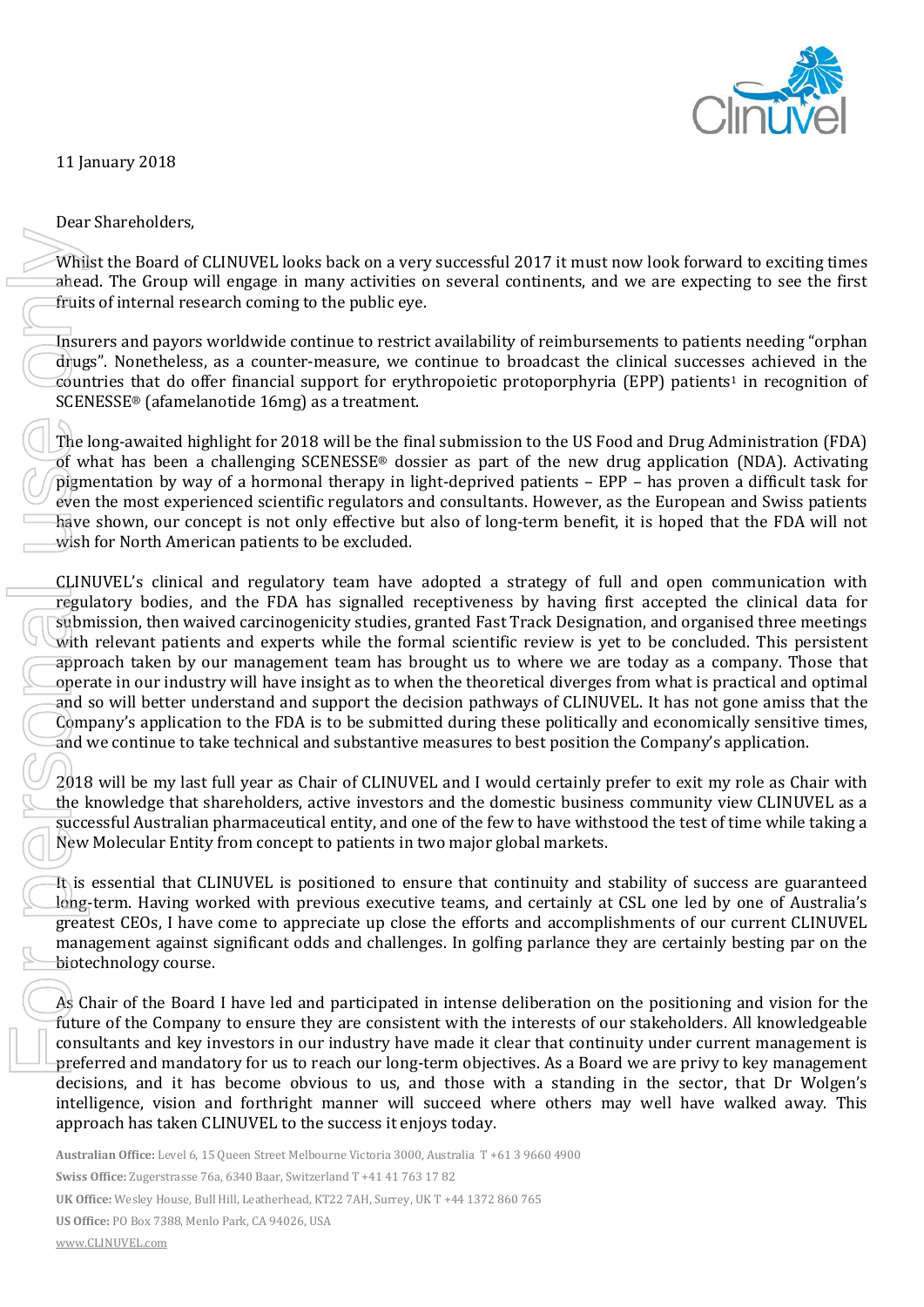At this critical point in time the Board considered it absolutely essential to persuade our Managing Director to sign one final employment agreement to prepare the Company for a handover by 2021. With Dr Wolgen's commitment to guide CLINUVEL through the next three years, as Chair I believe it secures the interests of those stakeholders who have provided funding for our programmes over the past several years.

Together with the retention of the Managing Director's services and the need to retain key personnel and have a succession plan in place for senior staff, the Company has put in place a Professional Development Program for senior managers. As part of that program Dr Emilie Rodenburger will be assisted and guided by our Acting CSO Dr Dennis Wright to become the Company's next Chief Scientific Officer.

 $CLINUVEL$  will attract a wider audience in 2018, not the least by diversifying its product offerings to new markets. The knowledge gained as a specialty pharmaceutical company, and the confidence gained among the top academic experts worldwide, will need to be translated into a continuum benefiting a wider market. CLINUVEL will launch its premiere non-pharmaceutical product lines under private label. These dermatological products will be complementary to SCENESSE®. Fitting our 2018 strategy, CLINUVEL will exhibit its first conference display in Asia and Europe, our main targeted markets. This will be discussed by our Managing Director in more detail over coming months.

For the next twelve months Management and Board will give its best to achieve our objectives, and it gives me a sense of great pride and humility to have served as Chair over the past years. May we all look forward to an exciting 2018.

Yours sincerely,

Stan McLiesh Chair CLINUVEL Group

<sup>1</sup> SCENESSE<sup>®</sup> (afamelanotide 16mg) is approved in Europe as an orphan medicinal product for the prevention of phototoxicity in adult patients with EPP. Information on the product can be found on CLINUVEL's website at [www.clinuvel.com.](http://www.clinuvel.com/)

## **About CLINUVEL PHARMACEUTICALS LIMITED**

CLINUVEL PHARMACEUTICALS LTD (ASX: CUV; NASDAQ INTERNATIONAL DESIGNATION ADR: CLVLY; XETRA-DAX: UR9) is a global biopharmaceutical company focused on developing and delivering treatments for patients with a range of severe genetic and skin disorders. As pioneers in understanding the interaction of light and human biology, CLINUVEL's research and development has led to innovative treatments for patient populations with a clinical need for photoprotection and repigmentation. These patient groups range in size from 5,000 to 45 million worldwide. CLINUVEL's lead product, SCENESSE<sup>®</sup> (afamelanotide 16mg), was approved by the European Commission in 2014 for the prevention of phototoxicity (anaphylactoid reactions and burns) in adult patients with erythropoietic protoporphyria (EPP). More information on EPP can be found a[t http://www.epp.care.](http://www.epp.care/) Systelechnilets who have provided funding for our programmes over the past several year<br>
Tragenter with the restantion of the Maraging Director's services and the need to restant of the Company has put in place a Professi

Headquartered in Melbourne, Australia, CLINUVEL has operations in Europe, Switzerland, the US and Singapore.

For more information go to [http://www.clinuvel.com.](http://www.clinuvel.com/)

SCENESSE® is a registered trademark of CLINUVEL PHARMACEUTICALS LTD.

**Media enquiries**